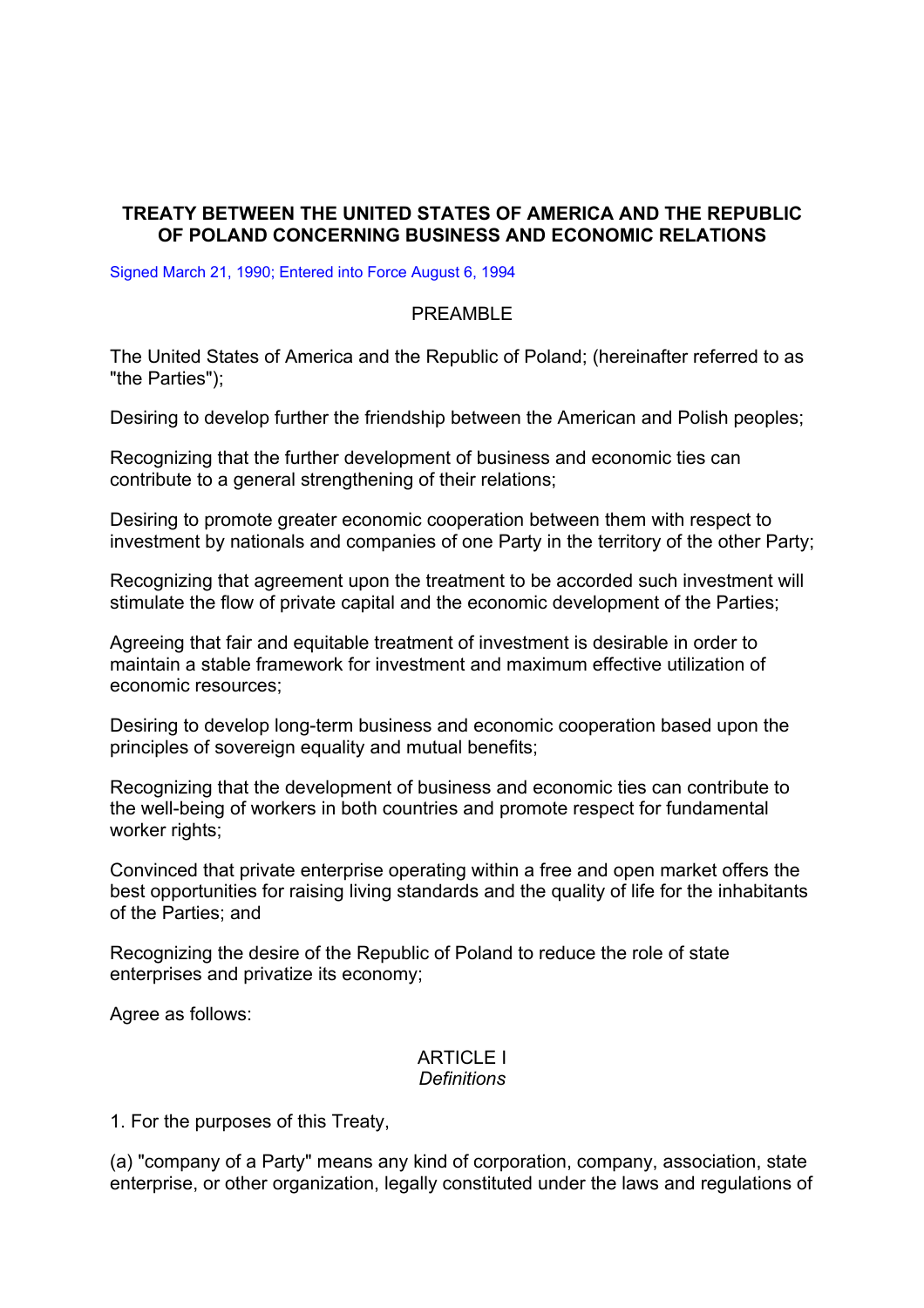a Party or a political subdivision thereof whether or not organized for pecuniary gain, or privately or governmentally owned;

(b) "investment" means every kind of investment, in the territory of one Party owned or controlled directly or indirectly by nationals or companies of the other party, and includes:

(i) tangible and intangible property, including rights, such as mortgages, liens and pledges;

(ii) a company or shares of stock, or other interests in a company or interests in the assets thereof;

(iii) a claim to money or a claim to performance having economic value, and associated with an investment;

(iv) intellectual property which includes, rights relating to: literary and artistic works, including sound recordings, patent rights, industrial designs, semiconductor mask works, trade secrets, and trademarks, service marks, and trade names; and

(v) any right conferred by law or contract, and any licenses and permits pursuant to law;

(c) "national of a Party" means, a natural person who is a national of a Party under its applicable law;

(d) "return" means an amount derived from or associated with an investment, including profit; dividend; interest; capital gain; royalty payment; management, technical assistance other fees; or returns in kind;

(e) "associated activities" are activities associated with an investment, such as the organization, control, operation, maintenance and disposition of companies, branches, agencies, offices, factories or other facilities for the conduct business; the making, performance and enforcement of contracts; the acquisition, use, protection and disposition of property of all kinds including intellectual property rights; the borrowing of funds; the purchase and issuance of equity shares and other securities; and the purchase of foreign exchange;

(f) "nondiscriminatory" treatment means treatment that is at least as favorable as the better of national treatment or most-favored nation treatment;

(g) "national treatment" means treatment that is at least as favorable as the most favorable treatment accorded by a Party to companies or nationals of that Party in like circumstances;

(h) "most-favored nation treatment" means treatment that is at least as favorable as that accorded by a Party to companies and nationals of third parties in like circumstances;

(i) "commercial activity" means activities carried on by nationals or companies of a Party related to the sale or purchase of goods and services and the granting of franchises or rights under license, which are not investments or related activities; and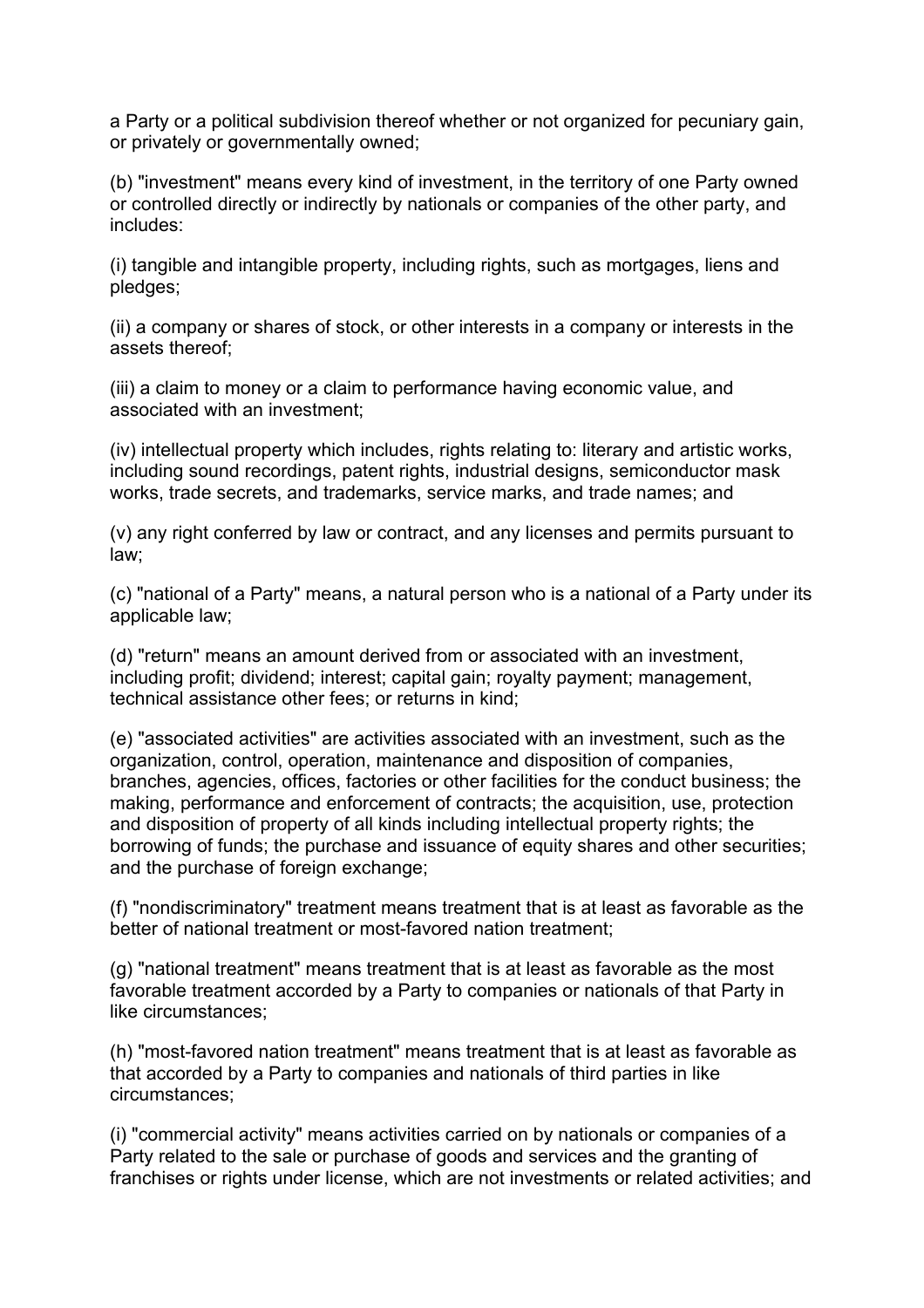(j) "control" means having a substantial interest in or the ability to exercise substantial influence over the management and operation of an investment, provided that such an influence will not be deemed to exist solely as a result of a contractual relationship for the provision of goods or services or the extension of commercial credits in connection with such contracts.

2. Each Party reserves the right to deny to any company the advantages of this Treaty if nationals of any third country control such company and, in the case of a company of the other Party, that company has no substantial business activities in the territory of the other Party or is controlled by nationals of a third country with which the denying Party does not maintain normal economic relations.

3. Any alteration of the form in which assets are invested or reinvested undertaken in accordance with the laws of the Party concerned, provided that the application of such laws does not impair any rights conferred by this Treaty, shall not affect their character as investment.

## ARTICLE II *Treatment of Investment*

1. Each Party shall permit, in accordance with its relevant laws and regulations, and treat investment and associated activities on a nondiscriminatory basis, subject to the right of each Party to make or maintain exceptions falling within one of the sectors or matters listed in the Annex to this Treaty. Each Party agrees to notify the other Party before or on the date of entry into force of this Treaty of all laws and regulations of which it is aware concerning the sectors or matters listed in the Annex. Moreover, each Party agrees to notify the other of any future exception with respect to the sectors or matters listed in the Annex, and to limit such exceptions to a minimum. Any future exceptions by either Party shall not apply to investment existing in that sector or matter at the time the exception becomes effective. Except as stated otherwise in the Annex, the treatment accorded pursuant to any exceptions shall not be less favorable than that accorded in like situations to investments and associated activities of nationals or companies of any third country, except with respect to ownership of real property. Rights to engage in mining on the public domain shall be dependent on reciprocity.

2. Subject to the laws relating to the entry and sojourn of aliens, nationals of either Party and their families shall be permitted to enter and to remain in the territory of the other Party for the purpose of establishing, developing, administering or advising on the operation of an investment to which they, or a company of the first Party that employs them, have committed or are in the process of committing a substantial amount of capital or other resources.

3. Companies of a Party which are investments shall be permitted to engage professional, technical, and managerial personnel of their choice, regardless of nationality.

4. Neither Party shall impose, as a condition of establishment, expansion or maintenance of investments, any performance requirements which require or enforce commitments to export goods produced, or which specify that goods or services must be purchased locally, or which impose any other similar requirements or measures.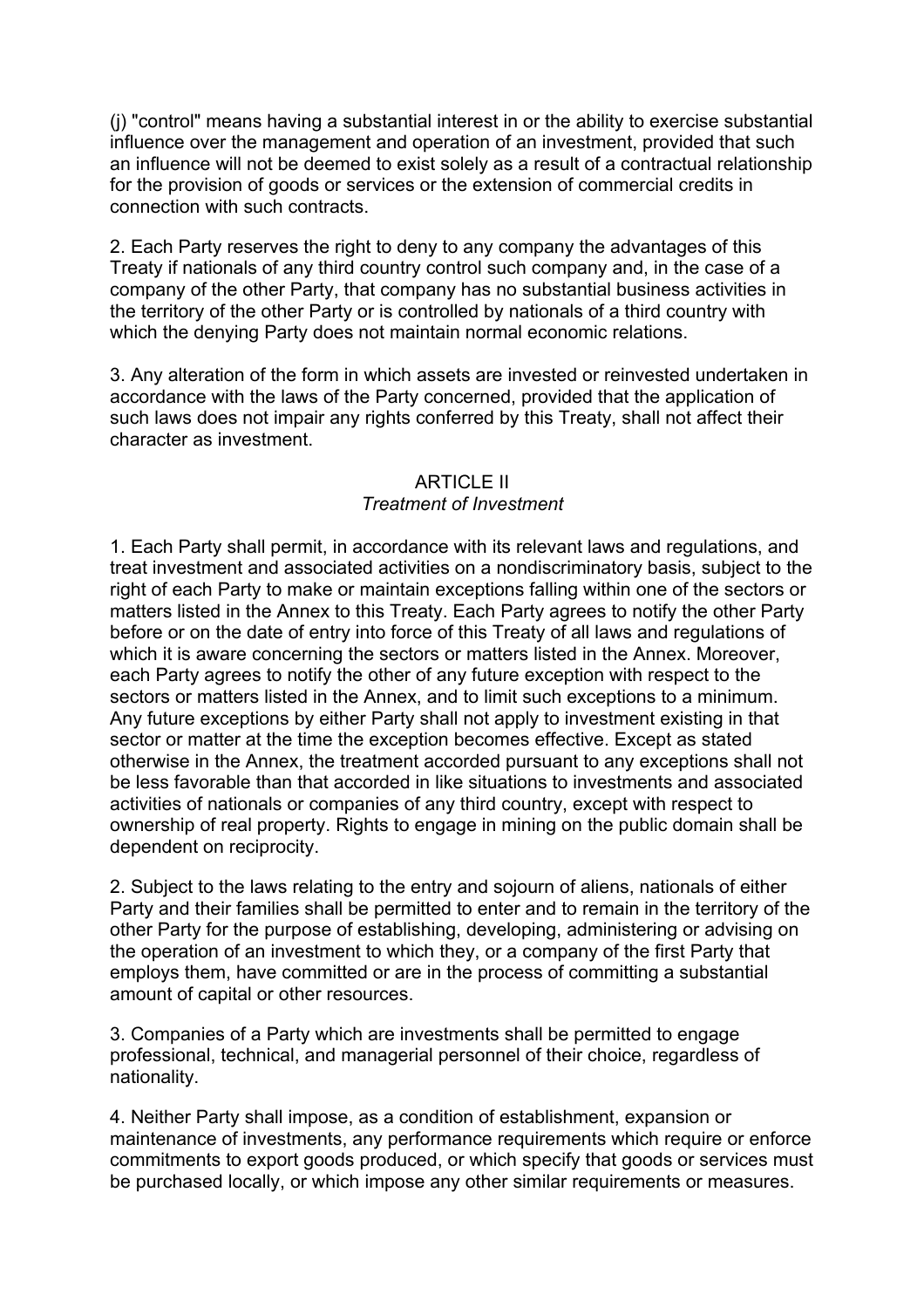5. The treatment accorded by the United States of America to investments and associated activities under the provisions of this Article shall in any State, Territory or possession of the United States of America be the treatment accorded therein to companies legally constituted under the laws and regulations of any other State, Territory or possession of the United States of America.

6. Investment shall at all times be accorded fair and equitable treatment, shall enjoy full protection and security and shall in no case be accorded treatment less than that required by international law. Neither Party shall in any way impair by arbitrary and discriminatory measures the management, operation, maintenance, use, enjoyment, acquisition, expansion or disposal of investments. Each Party shall observe any obligation it may have entered into with regard to investments.

7. Each Party shall provide effective means of asserting claims and enforcing rights with respect to investments under this Treaty and authorizations relating thereto, with the exception of denials thereof, and investment agreements.

8. Subject to the right to make or maintain exceptions falling within one of the sectors or matters listed in the Annex, each Party shall accord nondiscriminatory treatment to nationals and companies of the other Party in the conduct of their investment and associated activities with respect to:

(a) the granting of franchises or rights under licenses;

(b) the issuance of registrations, licenses, permits and other approvals necessary for the conduct of commercial activity, which shall in any event be issued expeditiously;

(c) access to financial institutions and credit markets;

(d) access to their funds held in financial institutions;

(e) the importation and installation of equipment necessary for the normal conduct of business affairs, including, but not limited to office equipment and automobiles, and the export of any equipment and automobiles so imported;

(f) the dissemination of commercial information;

(g) the conduct of market studies;

(h) the appointment of commercial representatives, including agents, consultants and distributors and their participation in trade fairs and promotion events;

(i) the marketing of goods and services, including through internal distribution and marketing systems and by direct contract with individuals and companies;

(j) access to public utilities, public services and commercial rental space at nondiscriminatory prices, if the prices are set or controlled by the government;

(k) access to raw materials, inputs and services of all types at nondiscriminatory prices, if the prices are set or controlled by the government.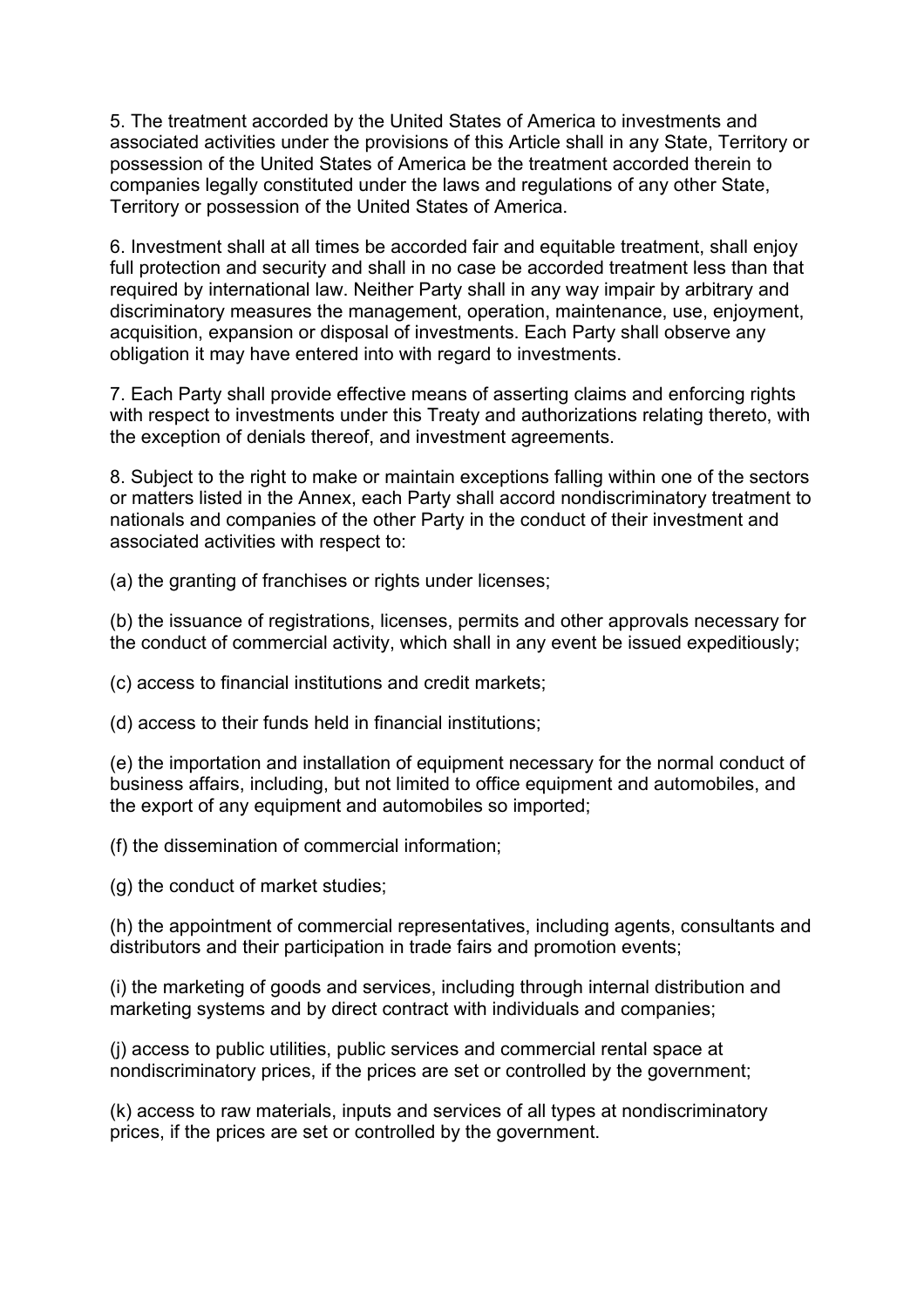9. Subject to the right to make or maintain exceptions falling within one of the sectors or matters listed in the Annex, for purposes of facilitating investment and associated activities, each Party shall accord nondiscriminatory treatment to nationals and companies of the other Party with respect to the sale, offering for sale and acquisition of equity shares and other securities. With respect to acquisition of interests in any governmentally-owned enterprise or organization undergoing privatization, the Republic Poland shall provide most-favored nation treatment to nation and companies of the United States.

## ARTICLE III

## *Business Facilitation and Business Rights*

1. Each Party will encourage the participation of its national and companies in trade promotion events such as fairs, exhibition, missions and seminars held in the territory of the other Party. Similarly, each Party will encourage nationals and companies of the other Party to participate in trade promotion events in its territory. Subject to the laws in force within their territories, the Parties agree to allow the import and reexport on a duty-free basis of all articles for use in trade promotion events, provided that such articles are not sold or otherwise transferred.

2. Subject to the right to make or maintain exceptions falling within one of the sectors or matters listed in the Annex, for purposes of facilitating trade between the Republic of Poland and the United States in goods and services, each Party shall accord nondiscriminatory treatment to nationals and companies of the other Party in the conduct of their commercial activities with respect to:

(a) the granting of franchises or rights under licenses;

(b) the issuance of registrations, licenses, permits and other approvals necessary for the conduct of commercial activity which shall in any event be issued expeditiously;

- (c) access to financial institutions and credit markets;
- (d) access to their funds held in financial institutions;

(e) the importation and installation of equipment necessary for the normal conduct of business affairs, including, but not limited to office equipment and automobiles, and the export of any equipment and automobiles so imported;

(f) the dissemination of commercial information;

(g) the conduct of market studies;

(h) the appointment of commercial representatives, including agents, consultants and distributors and their participation ir trade fairs and promotion events;

(i) the marketing of goods and services, including through internal distribution and marketing systems and by direct con tact with individuals and companies;

(j) access to public utilities, public services and commercia rental space at nondiscriminatory prices, if the prices are sei or controlled by the government;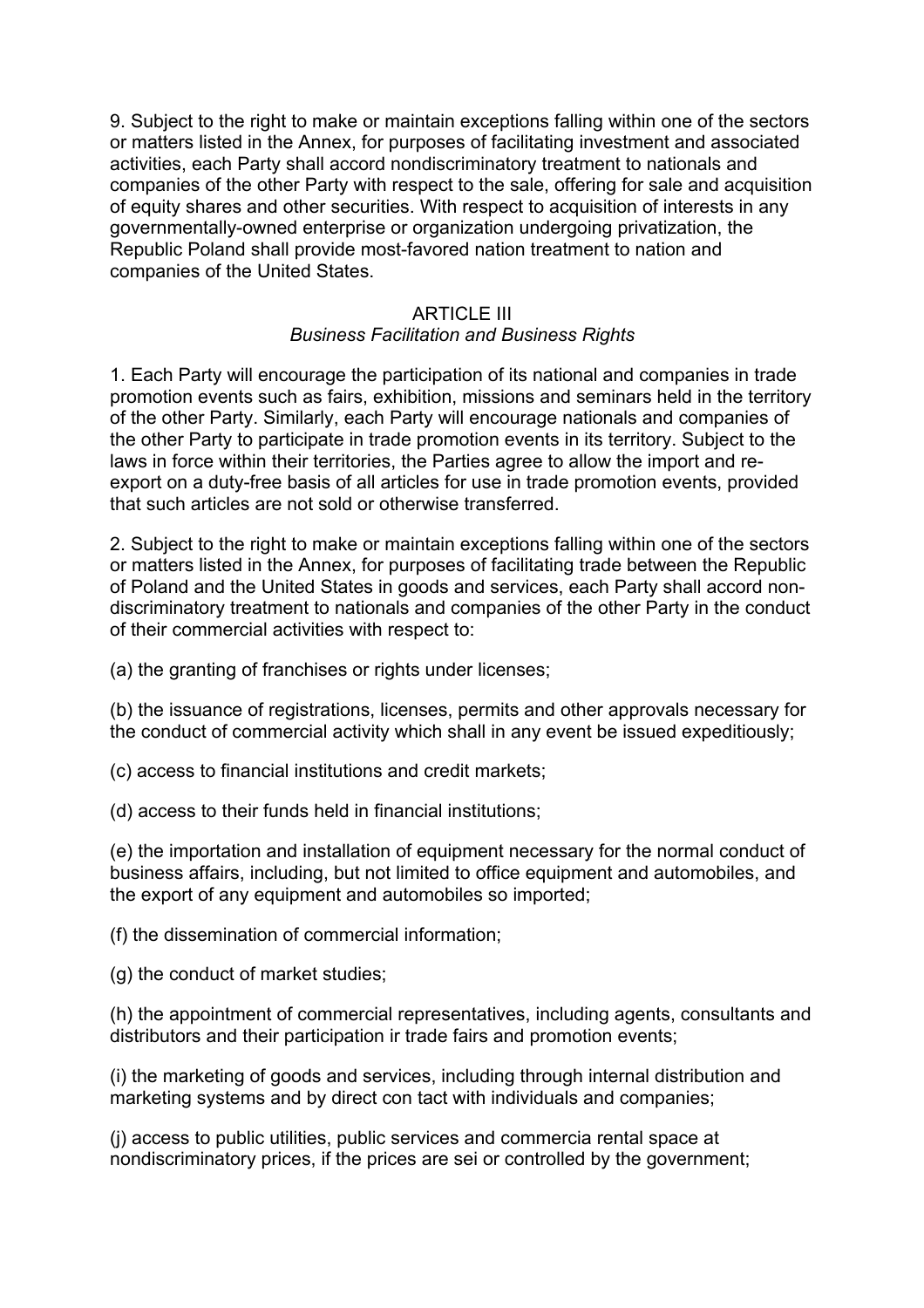(k) access to raw materials, inputs and services of all types ai nondiscriminatory prices, if the prices are set or controlled by the government.

3. Nationals and companies of each Party in the conduct of commercial activities shall at all times be accorded fair and equitable treatment, shall enjoy full protection and security and shall in no case be accorded treatment less than that required by international law. Neither Party shall in any way impair by arbitrary and discriminatory measures the conduct of commercial activities. Each Party shall observe any obligation it may have entered into with regard to the conduct of commercial activities.

4. Each Party agrees to notify the other Party before or on the date of entry into force of this Treaty of all laws and regulations of which it is aware concerning the sectors or matters listed in the Annex. Moreover, each Party agrees to notify the other of any future exceptions with respect to the sectors or matters listed in the Annex, and to limit such exceptions to a minimum. Any future exceptions by either Party shall not apply to commercial activities conducted in that sector or matter at the time the exception becomes effective. Except as stated otherwise in the Annex, the treatment accorded pursuant to any exceptions shall not be less favorable than that accorded in like situations to commercial activities of nationals or companies of any third country.

5. Each Party shall provide effective means of asserting claims and enforcing rights with respect to agreements in connection with the conduct of commercial activity.

6. The Parties endorse the use of arbitration, under internationally recognized rules, for the settlement of commercial disputes between nationals and companies of the Republic of Poland and nationals and companies of the United States. Neither Party shall require that the place of any arbitration be in the United States or the Republic of Poland.

7. Subject to the laws relating to the entry and sojourn of aliens, nationals of either Party and their families shall be permitted to enter and to remain in the territory of the other Party for the purpose of carrying on trade between the territory of the two Parties and engaging in commercial activities.

8. The treatment accorded by the United States of America to nationals and companies of the Republic of Poland under the provisions of this Article shall in any State, Territory or possession of the United States of America be the treatment accorded therein nationals and companies legally constituted under the laws and regulations of any other State, Territory or possession of the United States of America.

## ARTICLE IV *Protection of Intellectual Property*

The Parties shall provide adequate and effective protection and enforcement of intellectual property rights. To establish such protection, each Party agrees, *inter alia*, to:

-extend copyright protection to computer program as literary works;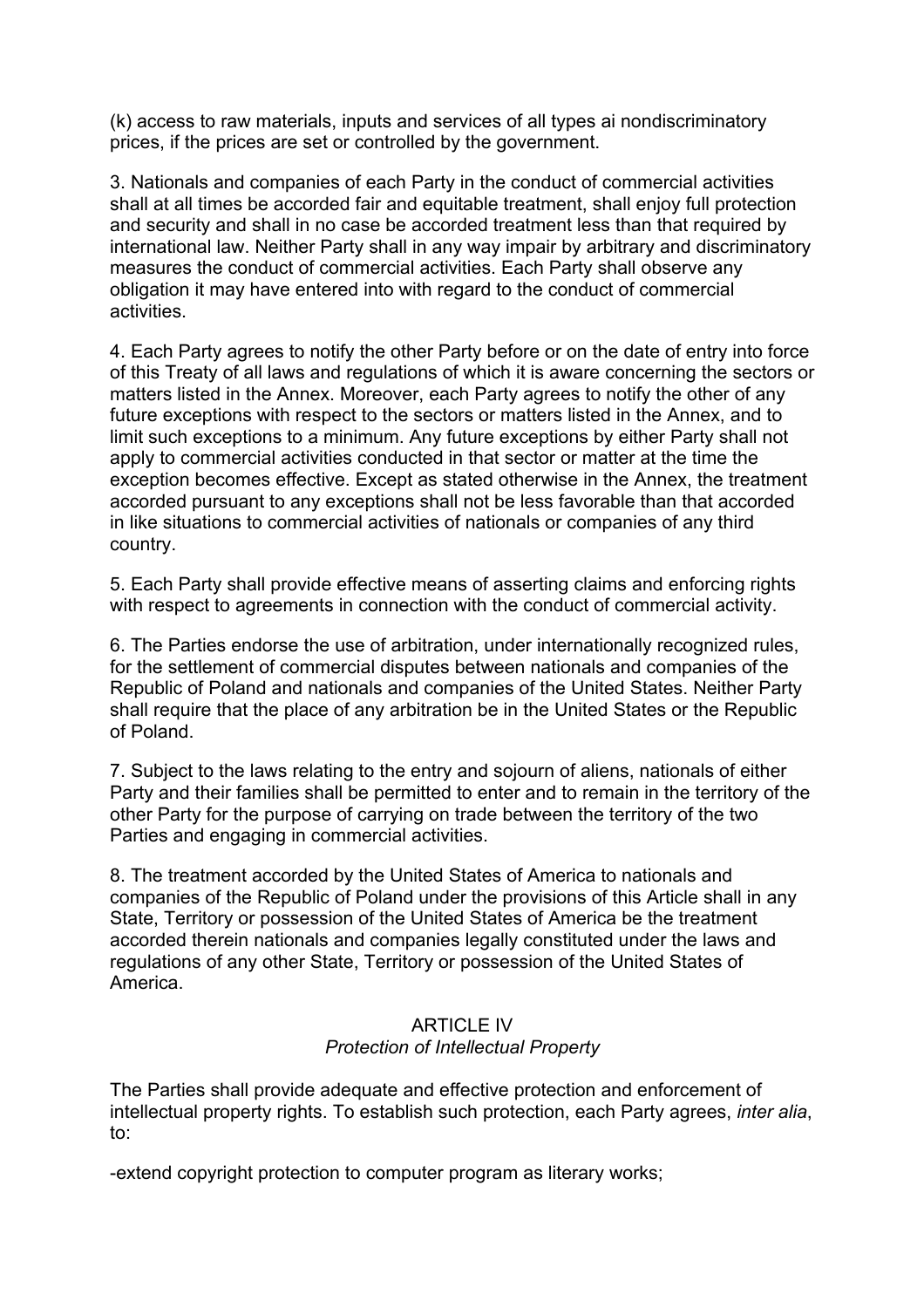-provide product as well as process patent protection for pharmaceuticals and chemicals for a term at least equivalent to that provided to other patentable subject matter;

-provide adequate and effective protection for integrated circuit layout design (mask works);

-provide adequate and effective protection against unfair competition.

## ARTICLE V *Transfers*

1. Each Party shall permit all transfers related to an investment of commercial activity to be made freely and without delay into and out of its territory. Such transfers include:

(a) returns;

(b) compensation pursuant to Article VII

(c) payments arising out of an investment dispute or commercial dispute;

(d) payments made under a contract, including amortization of principal and accrued interest payments made pursuant to a loan agreement;

(e) proceeds from the sale or liquidation of all or any part of an investment; and

(f) additional contributions to capital for the maintenance or development of an investment. 2. Except as provided in Article VII paragraph 1, transfers shall be made in a freely usable currency at the prevailing market rate of exchange for commercial transactions on the date of transfer with respect to spot transactions in the currency to be transferred.

3. Notwithstanding the provisions of paragraphs 1 and 2, either Party may maintain laws and regulations (a) requiring reports of currency transfer; and (b) imposing income taxes by such means as a withholding tax applicable to dividends or other transfers. Furthermore, either Party may protect the rights of creditors, or ensure the satisfaction of judgments in adjudicatory proceedings, through the equitable, nondiscriminatory and good faith application of its law.

#### ARTICI F VI *Taxation*

1. With respect to its tax policies, each Party should strive to accord fairness and equity in the treatment of investment of, and commercial activity conducted by, nationals and companies of the other Party.

2. Nevertheless, the provisions of this Treaty, and in particular Articles IX and X, shall apply to matters of taxation only with respect to the following:

(a) expropriation, pursuant to Article VII;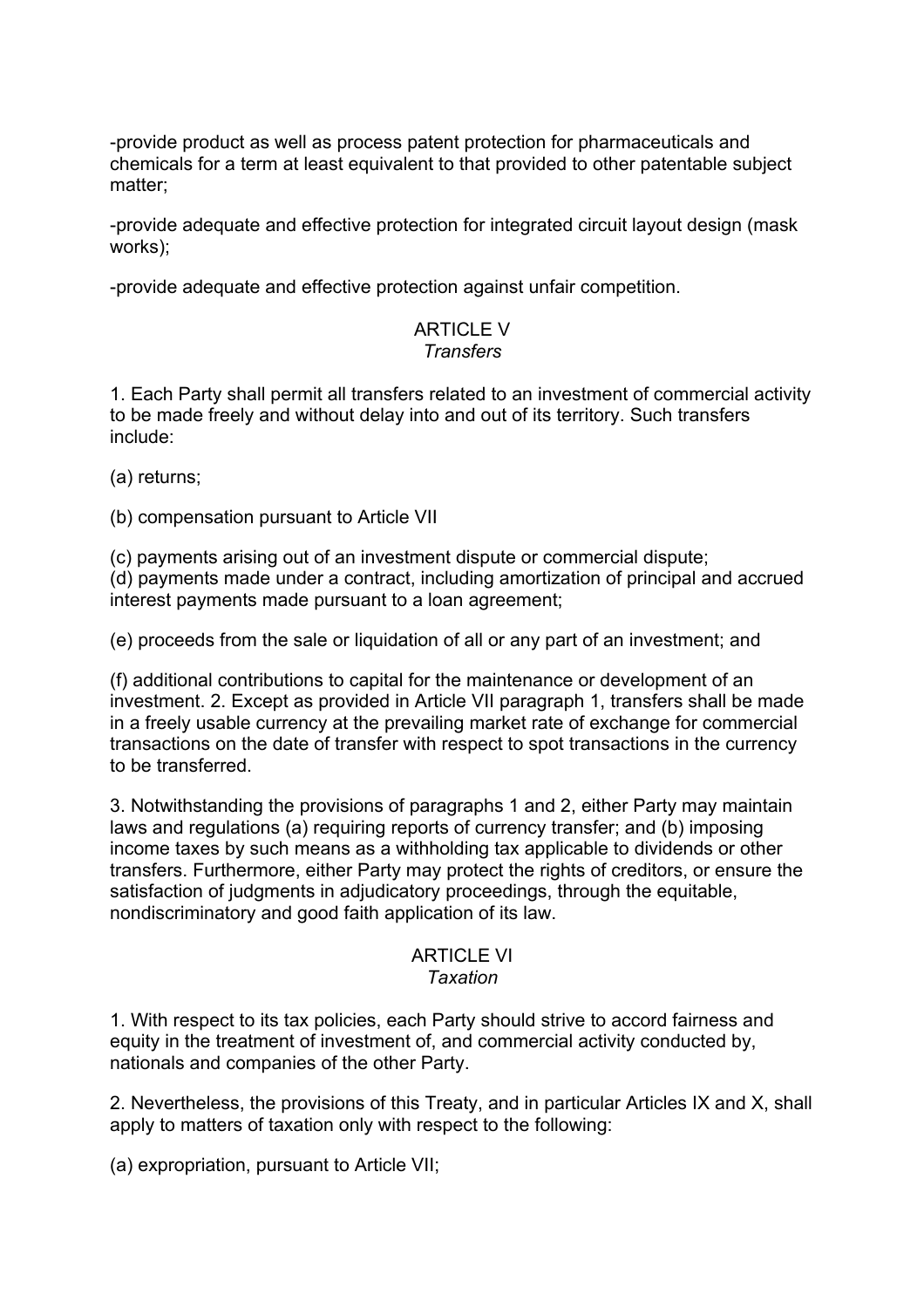(b) transfers, pursuant to Article V; or

(c) the observance and enforcement of terms of an investment agreement or authorization as referred to in Article IX(l) (a) or (b), to the extent they are not subject to the dispute settlement provisions of a convention for the avoidance of double taxation between the two Parties, or have been raised under such settlement provisions and are not resolved within a reasonable period of time.

## ARTICLE VII *Compensation for Expropriation*

1. Investments shall not be expropriated or nationalized either directly or indirectly through measures tantamount to expropriation or nationalization ("expropriation") except for a public purpose, in a nondiscriminatory manner, upon payment of prompt, adequate and effective compensation, and in accordance with due process of law and the general principles of treatment provided for in Article II (6). Compensation shall be equivalent to the fair market value of the expropriated investment immediately before the expropriatory action was taken or became publicly known, whichever is earlier; be paid without delay; include interest at a commercially reasonable rate, such as LIBOR plus an appropriate margin, from the date of expropriation; be fully realizable; be freely transferable; and calculated on the basis of the prevailing market rate of exchange for commercial transactions on the date of expropriation.

2. A national or company of either Party that asserts that all or part of its investment has been expropriated shall have a right to prompt review by the appropriate judicial or administrative authorities of the other Party to determine whether any such expropriation has occurred and, if so, whether such expropriation, and any compensation therefor, conforms to the provisions of this Treaty and to principles of international law.

3. Nationals or companies of either Party whose investments suffer losses in the territory of the other Party owing to war or other armed conflict, revolution, state of national emergency, insurrection, civil disturbance or other similar events shall be accorded nondiscriminatory treatment by such other Party as regards any measures it adopts in relation to such losses.

## ARTICLE VIII

## *Exchange of Information and Transparency*

1. Each Party acknowledges the desirability of facilitating the collection and exchange of all non-confidential, non-proprietary information relating to investments and commercial activities within its territory.

2. Each Party shall make publicly available all non-confidential, non-proprietary information which may be useful in connection with investment and commercial activities. In addition, each Party shall promptly make public all laws, regulations, administrative practices and procedures, and adjudicatory decisions having general application that pertain to or affect commercial activities or investments.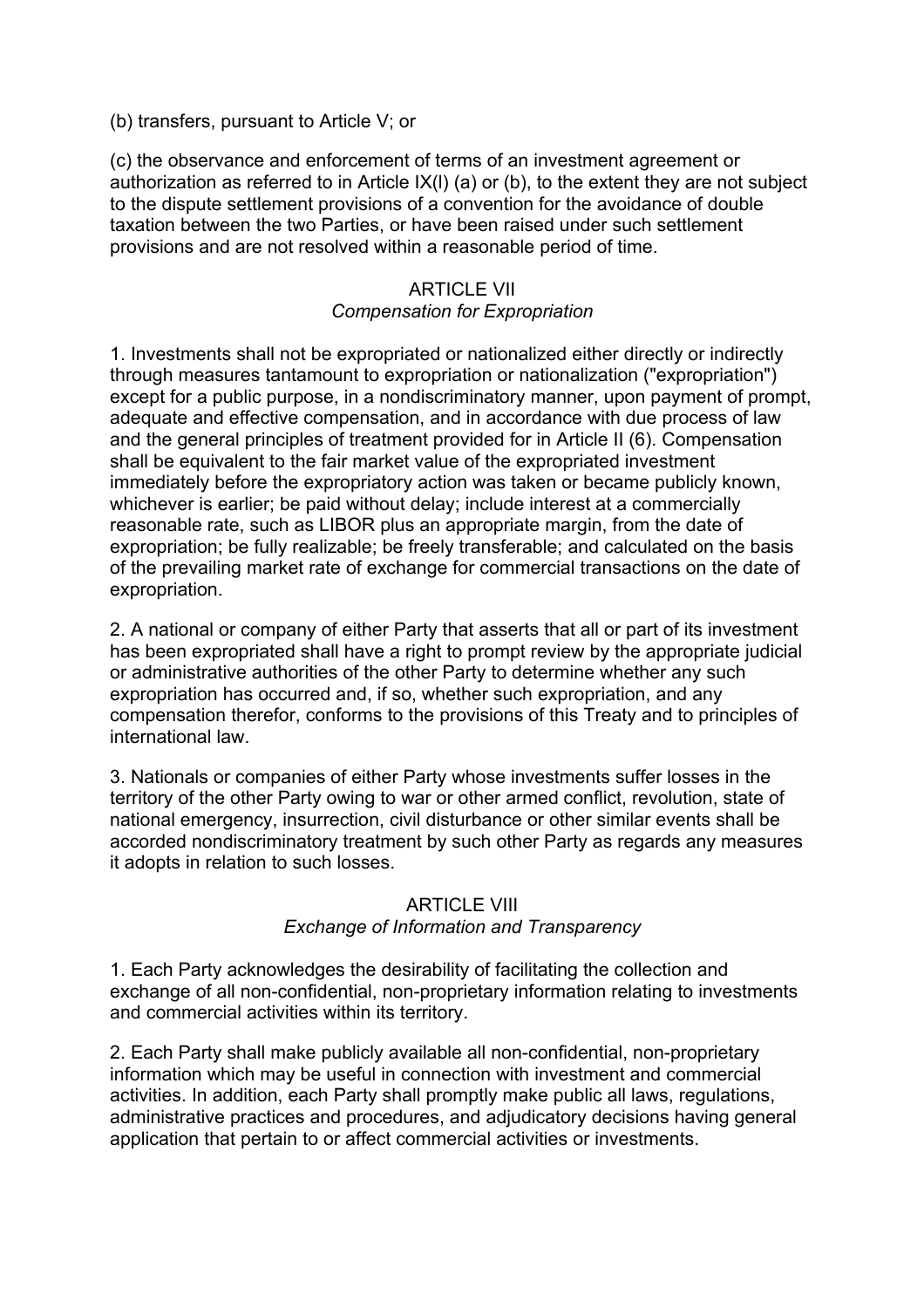3. The Parties shall disseminate to their respective business communities such information made available under paragraph 2 which will assist their nationals and companies in pursuing the most expeditious and equitable settlement of any dispute affecting them which may arise under this Treaty. Such information may be related to timeliness of decisions and vindication of rights under the Treaty.

## ARTICLE IX

### *Settlement of Disputes Between a Party and an Investor of the Other Party*

1. For purposes of this Article, an investment dispute is defined as a dispute involving (a) the interpretation or application of an investment agreement between a Party (including any agency or instrumentality of such Party) and a national or company of the other Party; (b) the interpretation or application of any investment authorization granted by a Party's foreign investment authority to such national or company; or (c) an alleged breach of any right conferred or created by this Treaty with respect to an investment. A decision of a Party which denies entry if an investment shall not constitute an investment dispute within the meaning of this Article.

2. In the event of an investment dispute between a Party and a national or company of the other Party, the parties to the dispute shall initially seek to resolve the dispute by consultation and negotiation, which may include the use of non-binding, third party procedures. Each Party shall encourage its nationals and companies to resort to local courts, especially for the resolution of disputes relating to administrative actions. Subject to paragraph 3 of this Article, if the dispute cannot be resolved through consultation and negotiation, the dispute shall be submitted for settlement in accordance with previously agreed, applicable dispute-settlement procedures. Any dispute-settlement procedures, including those relating to expropriation, specified in the investment agreement shall remain binding and shall be enforceable in accordance with the terms of the investment agreement, relevant provisions of domestic laws and applicable international agreements regarding enforcement if arbitral awards.

3. (a) At any time after six months from the date on which the dispute arose, the national or company concerned may choose to consent in writing to the submission of the dispute for settlement by conciliation or binding arbitration to the International Centre for the Settlement of Investment Disputes ("Centre") or to the Additional Facility of the Centre or pursuant to the Arbitration Rules of the United Nations Commission on International Trade Law ("UNCITRAL") or pursuant to the arbitration rules of any arbitral institution mutually agree between the parties to the dispute. Once the national or company concerned has so consented, either party to the dispute may institute such proceeding provided:

(i) The dispute has not been submitted by the national or company for resolution in accordance with any applicable previously agreed dispute-settlement procedures; and

(ii) the national or company concerned has not brought the dispute before the courts of justice or administrative tribunals or agencies of competent jurisdiction of the Party that is a party to the dispute.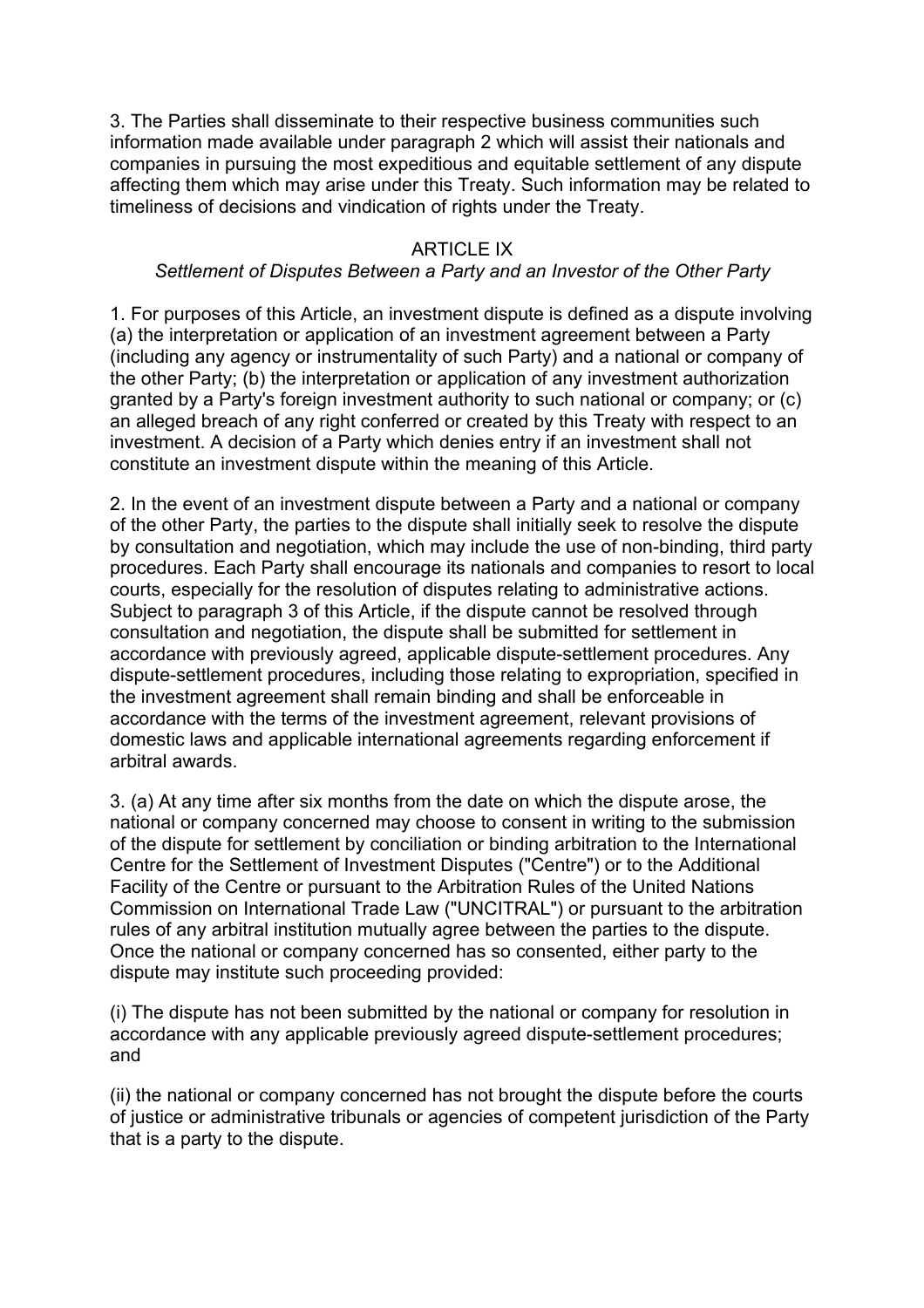If the parties disagree over whether conciliation or binding arbitration is the more appropriate procedure to be employed, the opinion of the national or company concerned shall prevail.

(b) Each Party hereby consents to the submission of an investment dispute for settlement by conciliation or binding arbitration:

(i) To the Centre, in the event that the Republic of Poland becomes a party to the Convention on the Settlement of Investment Disputes Between States and Nationals of Other States done at Washington, March 18, 1965 ("Convention") and the Regulations and Rules of the Centre, and to the Additional Facility of the Centre, and

(ii) to an arbitral tribunal established under the UNCITRAL Rules, as those Rules may be modified by mutual agreement of the parties to the dispute, the appointing authority referenced therein to be Secretary General of the Centre.

(c) Conciliation or arbitration of disputes under (b) (i) shall be done applying the provisions of the Convention and the Regulations and Rules of the Centre, or of the Additional Facility as the case may be.

(d) The place of any arbitration conducted under this Article shall be a country which is a party to the 1958 United Nations Convention on the Recognition and Enforcement of Foreign Arbitral Awards.

(e) Each Party undertakes to carry out without delay the provisions of any award resulting from an arbitration held in accordance with this Article. Further, each Party shall provide for the enforcement in its territory of such arbitral awards.

3. In any proceeding involving an investment dispute, a Party shall not assert, as defense, counterclaim, right of set-off or otherwise, that the national or company concerned has received or will receive, pursuant to an insurance or guarantee contract, indemnification or other compensation for all or part of its alleged damages. However, to the extent that a Party succeeds to the rights or claims of the national or company concerned by reason of subrogation or assignment, the national or company concerned shall not continue to pursue such rights and claims in its own name unless authorized to do so on behalf of the subrogee or assignee.

5. In the event of an arbitration, for the purposes of this Article any company legally constituted under the applicable laws and regulations of either Party or a political subdivision thereof but that, immediately before the occurrence of the event or events giving rise to the dispute, was an investment of nationals or companies of the other Party, shall be treated as a national or company of such other Party, in accordance with Article 25(2)(b) of the Convention.

## ARTICLE X *Consultation and Settlement of Disputes Between the Parties*

1. The Parties agree to consult promptly, on the request of either Party, to resolve any disputes in connection with this Treaty, or to discuss any matter relating to the interpretation or application of this Treaty.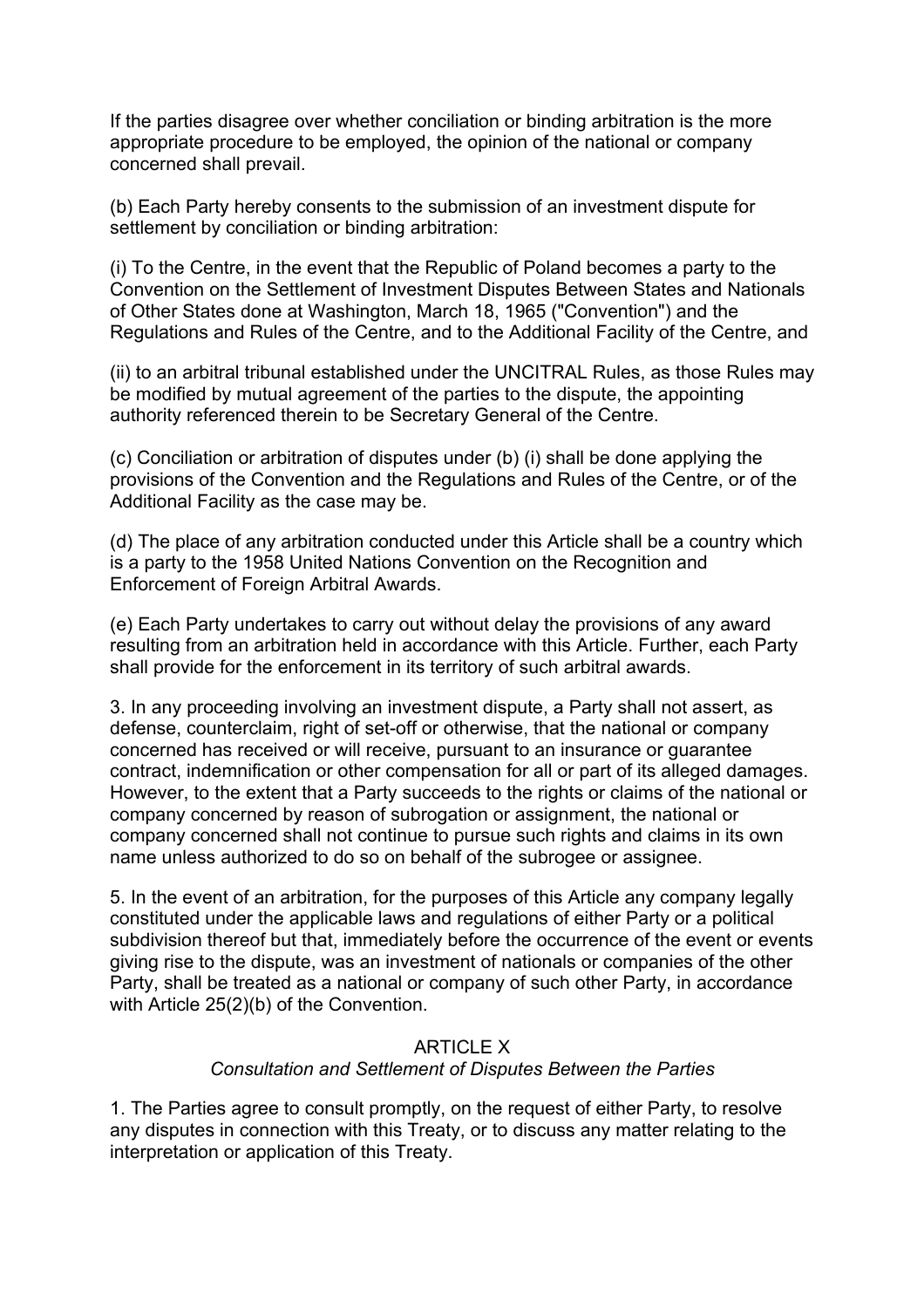2. Any dispute between the Parties concerning the interpretation or application of this Treaty which is not resolved within six months through consultations or other diplomatic channels, shall be submitted, upon the request of either Party, to an arbitral tribunal for binding decision in accordance with this Treaty and the applicable rules of international law. In the absence of an agreement by the Parties to the contrary, the arbitration rules of the United Nations Commission on International Trade Law (UNCITRAL), except to the extent modified by the Parties or by the arbitrators, shall govern.

3. Within two months of receipt of a request, each Party shall appoint an arbitrator. The two arbitrators shall select a third arbitrator as Chairman, who is a national of a third State. The UNCITRAL Rules for appointing members of three member panels shall apply mutatis mutandis to the appointment of the arbitral panel except that the appointing authority referenced in those rules shall be the Secretary General of the Centre.

4. Unless otherwise agreed, all submissions shall be made and all hearings shall be completed within six months of the date of selection of the third arbitrator, and the Tribunal shall render its decisions within two months of the date of the final submissions or the date of the closing of the hearings, whichever is later.

5. Expenses incurred by the Chairman, the other arbitrators, and other costs of the proceedings shall be paid for equally by the Parties. The Tribunal may, however, at its discretion, direct that a high proportion of the costs be paid by one of the Parties. Each Party shall bear the expense of its representation in the proceedings before the arbitral tribunal.

#### **ARTICLE XI**

## *Disputes Not Covered by Articles IX and X*

The provisions of Articles IX and X shall not apply to a dispute arising (a) under the export credit, guarantee or insurance programs of the Export-Import Bank of the United States or (b) under other official credit, guarantee or insurance arrangements pursuant to which the Parties have agreed to other means of settling disputes.

#### ARTICLE XII *Reservation of Rights*

1. This Treaty shall not derogate from:

(a) laws and regulations, administrative practices or procedures, or administrative or adjudicators decisions of either Party;

(b) international legal obligations; or

(c) obligations assumed by either Party, including those contained in an investment or commercial agreement or an investment authorization, that entitle commercial activities, investments or associated activities to treatment more favorable than that accorded by this Treaty in like situations.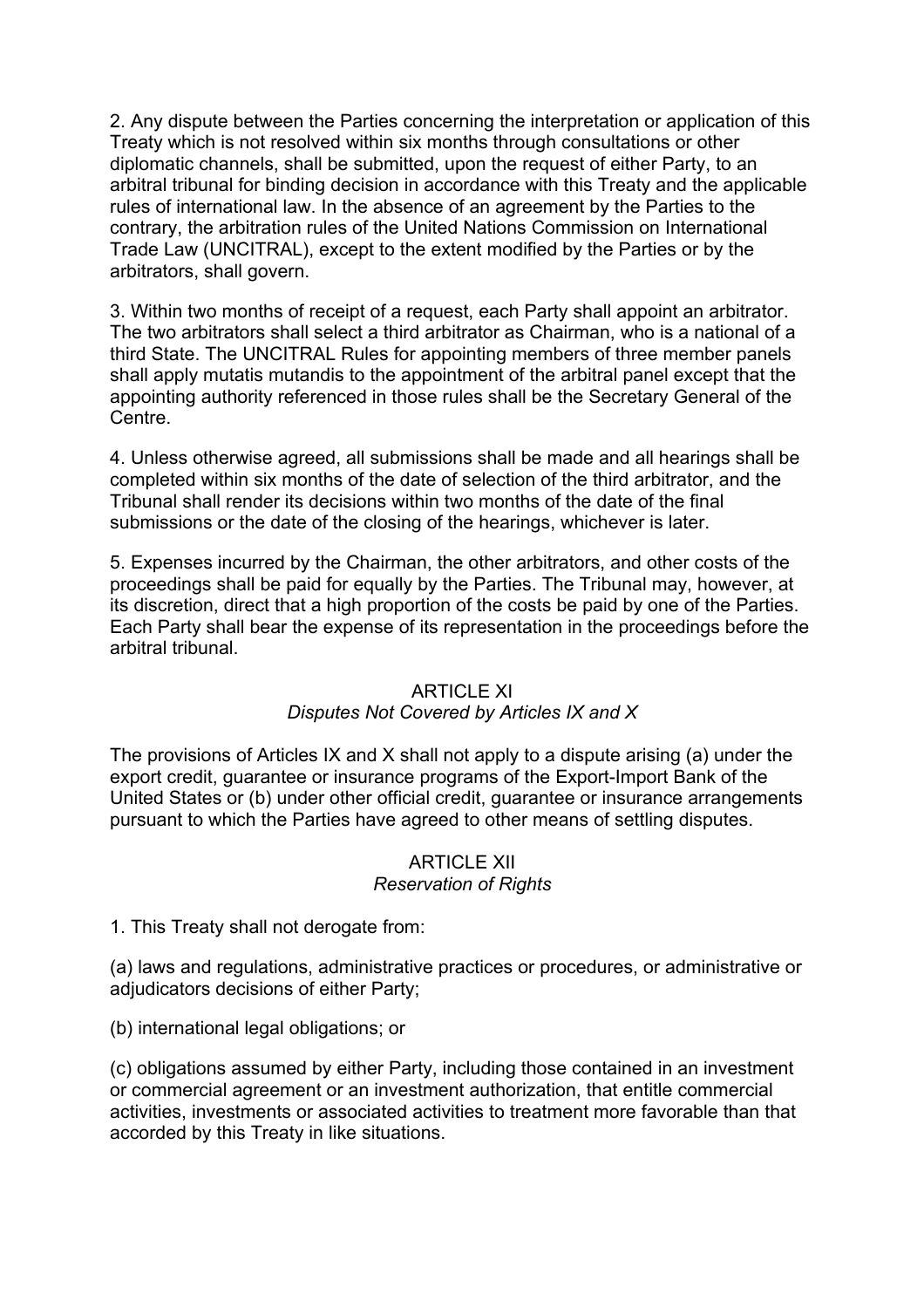2. The nondiscrimination and most-favored nation provisions of this Treaty shall not apply to advantages accorded by either Party to nationals or companies of any third country by virtue of:

(a) that Party's binding obligations that derive from full membership in a free trade area or customs union or existing binding obligations under the Council of Mutual Economic Assistance; or

(b) that Party's binding obligations under any multilateral international agreement under the framework of the General Agreement on Tariffs and Trade entered into subsequent to this Treaty.

3. This Treaty shall, not preclude the application by either Party of measures necessary for the maintenance of public order, the fulfillment of its obligations with respect to the maintenance or restoration of international peace or security, or the protection of its own essential security interests.

4. This Treaty shall not preclude either Party from prescribing special formalities in connection with the establishment of investments or the conduct of commercial activities, but such formalities shall not impair the substance of any of the rights set forth in this treaty.

5. This Treaty shall not preclude either Party from establishing qualifications for the practice of professions.

# ARTICLE XIII *Application to Political Subdivisions*

This Treaty shall apply to the political subdivisions of the Parties.

## ARTICLE XIV *Entry Into Force and Termination*

1. This Treaty shall be ratified and shall enter into force on the thirtieth day following the date of the exchange of instruments of ratification which shall take place in Warsaw. It shall remain in force for a period of ten years and shall continue in force unless terminated in accordance with paragraph 3 of this Article.

2. This Treaty shall apply to investments and associated activities and to commercial activities existing at the time of entry into force as well as to investments made or acquired and commercial activities undertaken while this Treaty is in force.

3. Either Party may, by giving one year's written notice to the other Party, terminate this Treaty at the end of the initial ten year period or at any time thereafter.

4. With respect to investments made or acquired and commercial activities undertaken prior to the date of notice of termination of this Treaty and to which this Treaty otherwise applies, the provisions of all of the other Articles of this Treaty shall thereafter continue to be effective for a further period of ten years from such date of termination.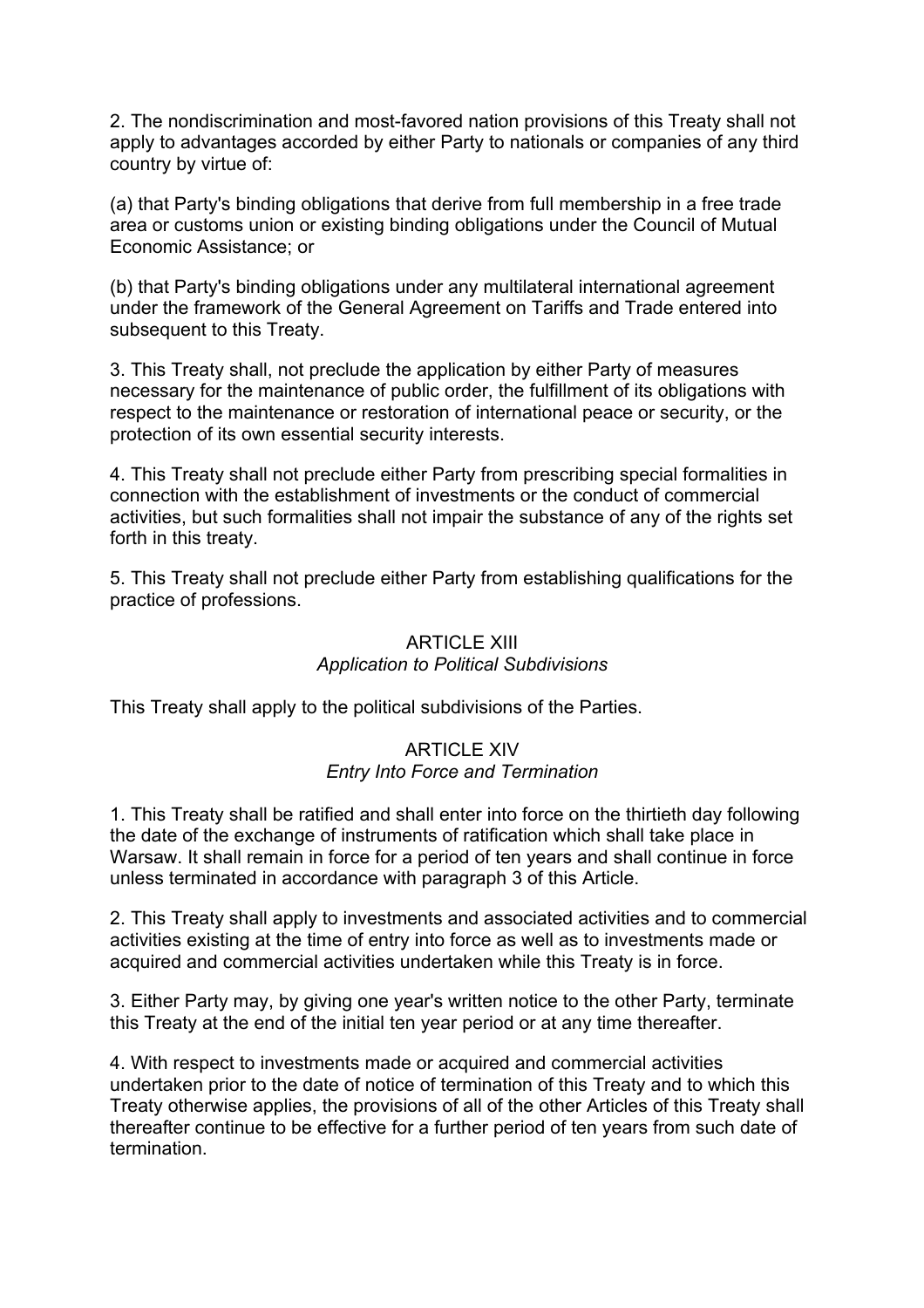5. The Annex, Protocol and related letters exchanged this day on assistance to investors, tourism and travel-related services, intellectual property, and entry of United States investments shall form an integral part of the Treaty.

IN WITNESS WHEREOF, the respective plenipotentiaries have signed this Treaty.

DONE in duplicate at Washington on the twenty-first day of March, 1990 in the English and Polish languages, both texts being equally authentic.

For the United States of America:

George Bush.

For the Republic of Poland:

Tadeusz Mazowiecki.

## ANNEX

1. Consistent with Article II, paragraph 1, the United States reserves the right to make or maintain limited exceptions in the sectors or matters it has indicated below:

air transportation; ocean and coastal shipping; banking; insurance; government grants; government insurance and loan programs; energy and power production; custom house brokers; ownership of real estate; ownership and operation of broadcast or common carrier radio and television stations; ownership of shares in the Communications Satellite Corporation; the provision of common carrier telephone and telegraph services; the provision of submarine cable services; use of land and natural resources;

2. Consistent with Article II, paragraphs 1 and 9, the United States shall accord treatment in accordance with its laws and regulations with respect to primary dealership in U.S. government securities; maritime related services; and the sale, offering for sale and acquisition of equity shares and other securities and all services and activities related thereto.

3. Consistent with Article III, paragraph 2, the United States reserves the right to make or maintain limited exceptions in the sectors or matters noted in paragraph 1 of this Annex.

4. Consistent with Article 11, paragraph 1, the Republic of Poland reserves the right to make or maintain limited exceptions in the sectors or matters it has indicated below:

air transportation; ocean and coastal shipping; banking; insurance; government grants; government insurance and loan programs; energy and power production; custom house brokers; ownership and use of real estate; ownership and operation of broadcast or common carrier radio and television stations; the provision of postal,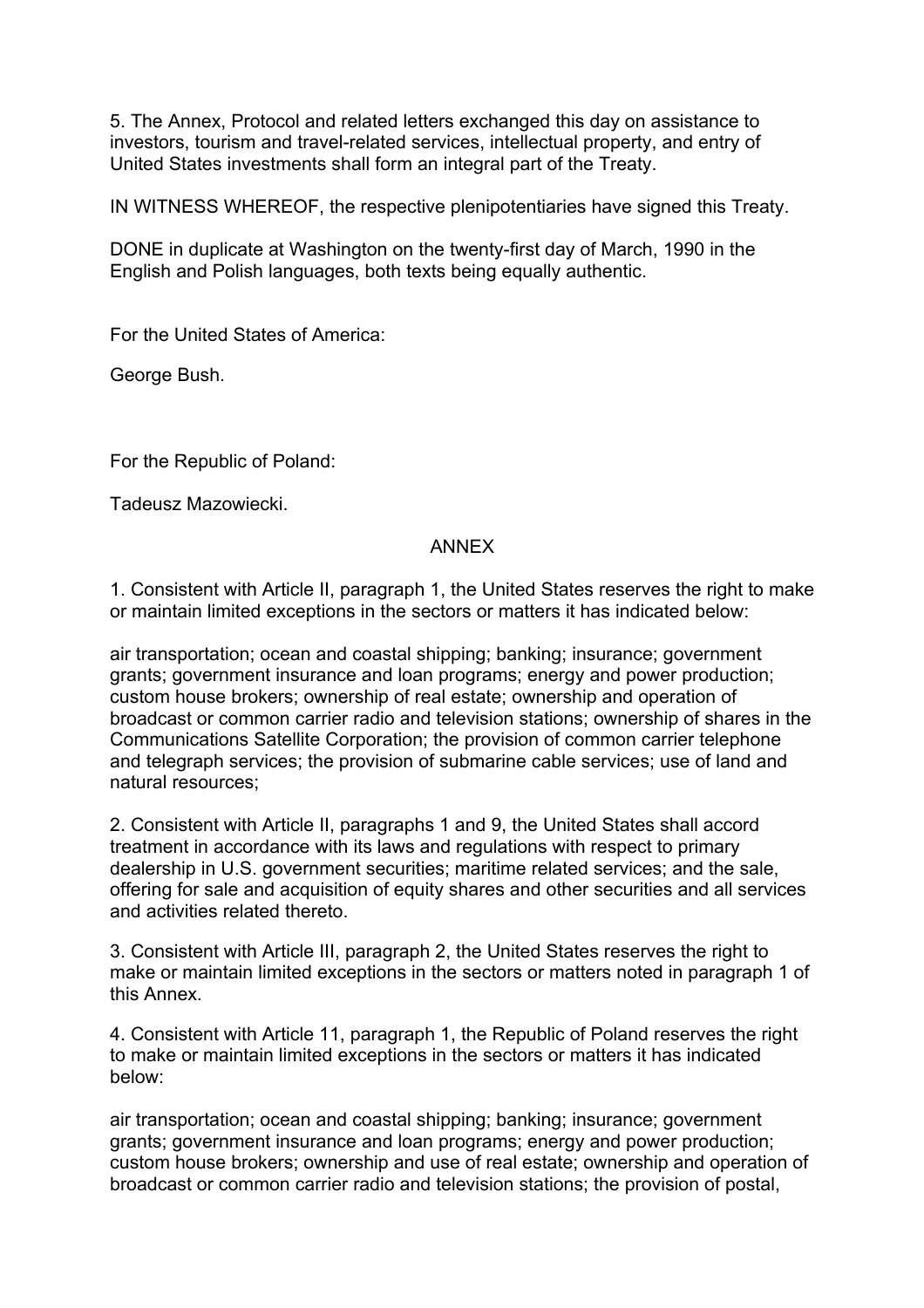telephone, telegraph and other telecommunications services; exploitation of natural resources; commercial agency and broker activities performed for third parties; railway transportation; dealership in securities; the sale, offering for sale and acquisition of equity shares and other securities; maritime related services; publishing and printing activities; lotteries and games of chance; public utilities; spirits and alcoholic beverages; operation of ports and airports.

The Republic of Poland reaffirms its intention to eliminate the state monopoly status of a number of sectors and matters listed above. As the process of privatization and demonopolization progresses, the Republic of Poland intends to remove some of these sectors or matters from the list of exceptions in this Annex. The Republic of Poland will notify the Government of the United States the measures being taken in fulfillment of the Republic of Poland takes note of the particular interest in the sectors of telecommunications, publishing and printing, banking and other financial services (including insurance).

5. Consistent with Article II, paragraph 8(c), the Republic of Poland shall accord the treatment provided therein with respect to access to financial institutions and credit markets only to (i) nationals of the United States legally resident in the territory of the Republic of Poland; and (ii) companies incorporated in the republic of Poland which are owned or controlled directly or indirectly by nationals or companies of the United States. The Parties understand that these Limitations shall be eliminated upon the introduction of the full convertibility of the zloty.

6. Consistent with Article III, paragraphs 2(c) and 3, the Republic of Poland shall accord the treatment provided therein with respect to access to financial institutions, credit markets and foreign exchange only to (i) nationals of the United States legally resident in the territory of the Republic of Poland; and (ii) companies incorporated in the Republic of Poland which are owned or controlled directly or indirectly by nationals or companies of the United States. The Parties understand that these limitations shall be eliminated immediately upon the introduction of the full convertibility of the zloty.

7. During the period of transformation of Polish economic law but in no case beyond December 31, 1992, the Republic of Poland may add to the list of sectors or matters indicated in this Annex if needed in order to comply with changes in Polish law, provided that any such modifications shall be kept to a minimum and shall not significantly impair investment or commercial opportunities for nationals and companies of the United States under this Treaty. Any modifications under this paragraph shall not apply to investments and associated activities existing at the time such modifications become effective.

# **PROTOCOL**

1. The Republic of Poland agrees that nationals and companies of the United States shall be free to select commercial agents of their choice and to agree upon commission rates with such agents.

2. The Parties understand that with respect to transfers referred to in Article V, paragraph 1 of the Treaty, the term "without delay" means that transfers should be made in accordance with normal banking and commercial practices. The Parties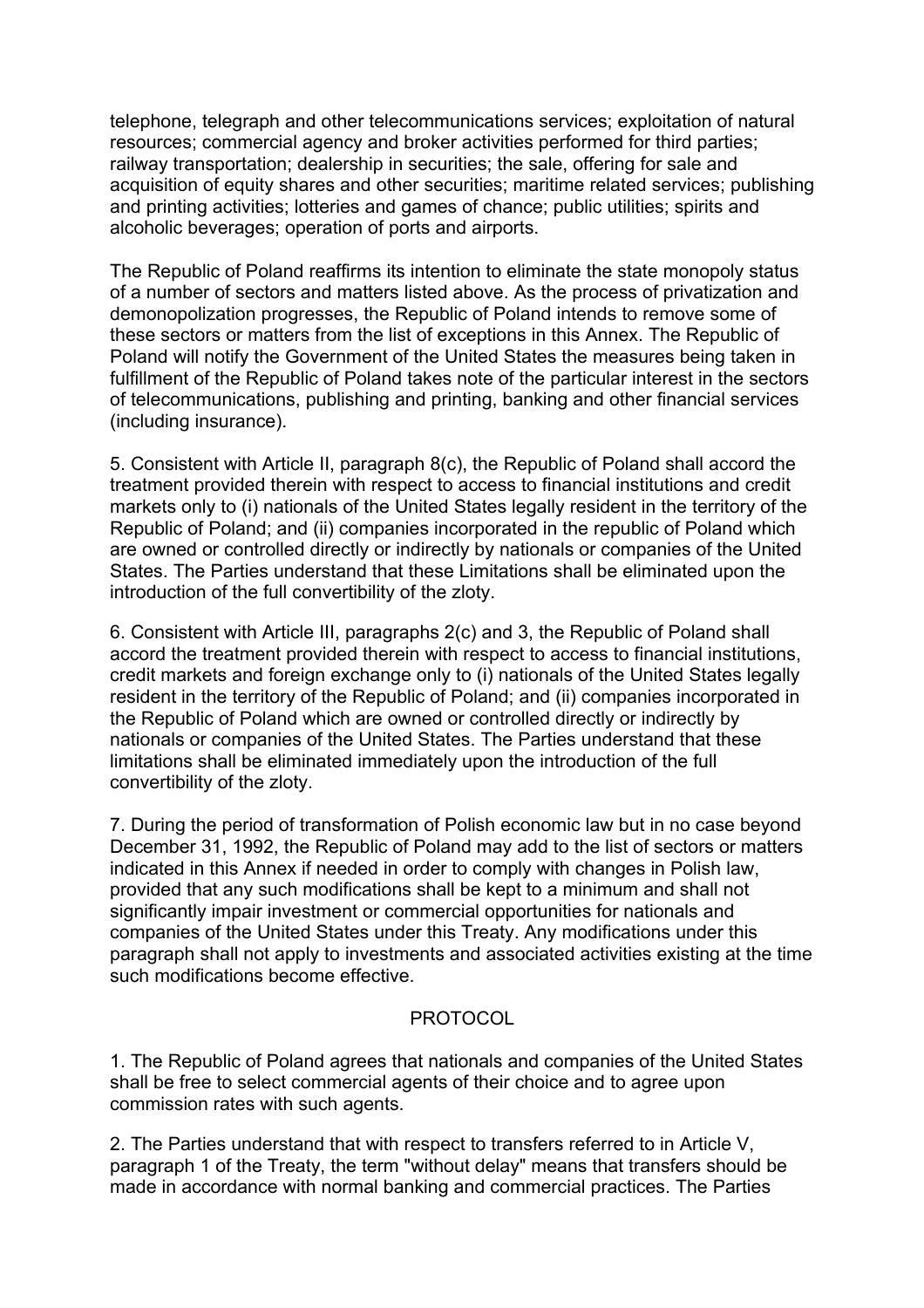further understand that normal banking and commercial practices in the Republic of Poland are generally governed by the National Bank of Poland. Under current provisions issued by the Bank, companies which are investments can obtain foreign exchange within three working days if such foreign exchange is obtained from a bank lised to conduct foreign exchange transactions, and eight working days in all other instances in connection with payments for imported goods and related services.

3. The Republic of Poland affirms its policy of ensuring that bank deposits held within the territory of Poland receive a positive real rate of interest.

4. Notwithstanding the provisions of Article V, paragraph with regard to the Republic of Poland the transfer of profits derived from an investment exceeding the amount transferrable under Article 19, paragraph 1, of the Law of December 23, 1988 on Economic Activity with the Participation of Foreign Parties shall be made according to the following schedule:

As of 1st January 1992: 20 percent of the remaining profits gained in 1990-1991 and not previously transferred.

As of lst January 1993: 35 percent of the remaining profits gained in 1990-1992 and not previously transferred.

As of lst January 1993: 50 percent of the remaining profits gained in 1990-1993 and not previously transferred.

As of lst January 1995: 80 percent of the remaining profits gained in 1990-1993 and not previously transferred.

As of lst January 1996: 100 percent of the remaining profits gained in 1990-1995 and not previously transferred, and 100 percent of profits gained thereafter.

If the Republic of Poland introduces full convertibility of its currency before lst January 1996, transfers of profits shall be made without restrictions from the date of introduction of full convertibility.

5. The Republic of Poland shall ensure that the opportunity exists to invest profits which cannot be transferred in accordance with paragraph 3 of this Protocol in a bank account that yields a positive real rate of interest.

DEPARTMENT OF COMMERCE, *Washington, DC, March 21, 1990.* 

Mr. DARIUSZ LEDWOROWSKI, *Undersecretary of State,* Ministry of Foreign Economic Relations, *Warsaw, Poland*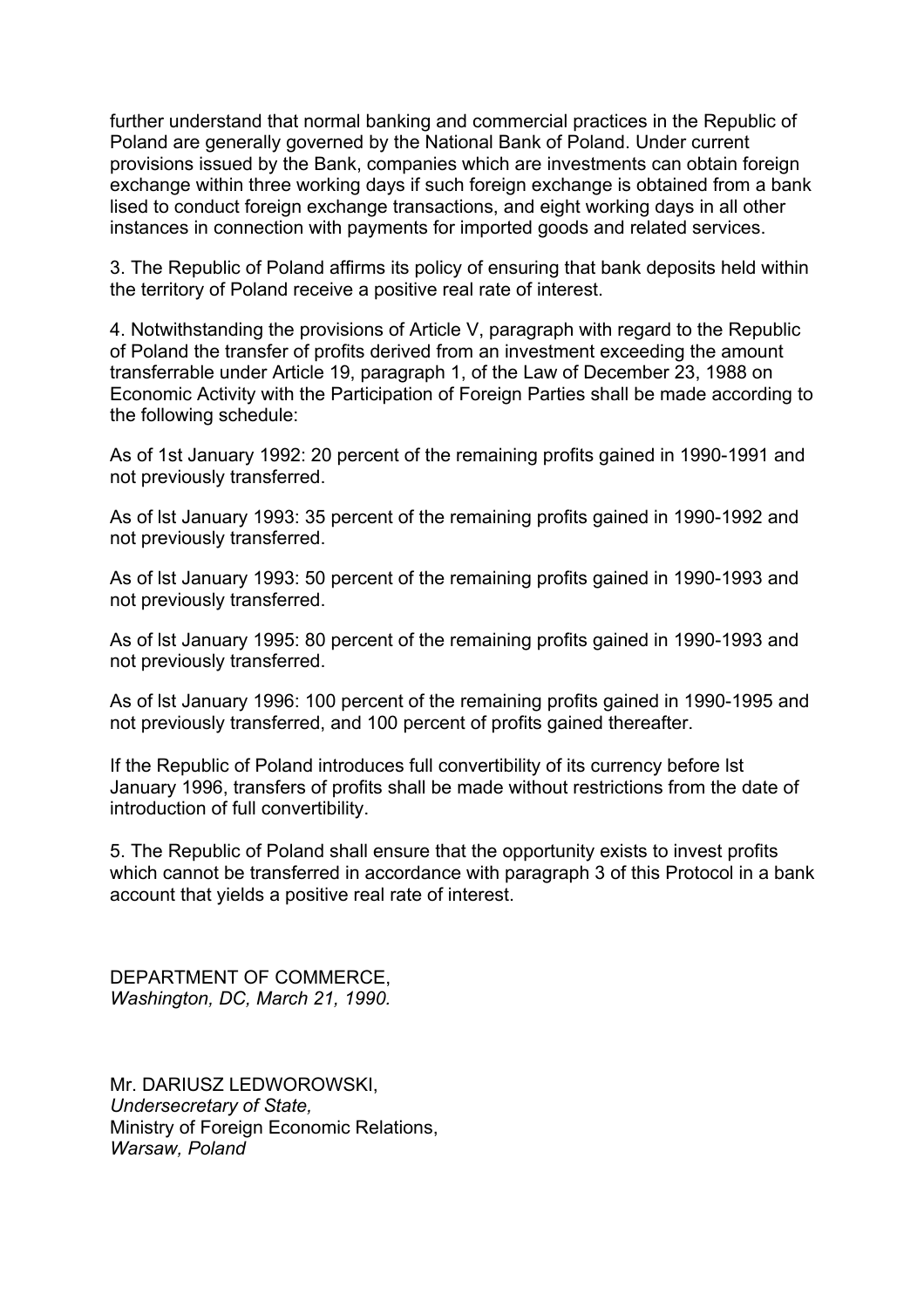DEAR MR. MINISTER: I have the honor to confirm the following understanding in relation to United States companies and Polish companies which was reached between the delegations of the United States and the Republic of Poland in the course of negotiations of the Treaty Concerning Business and Economic Relations signed this day:

The Government of the Republic of Poland agrees to designate within the Agency for Foreign Investments a Deputy President to assist U.S. nationals and companies in deriving the full benefits of the Treaty in connection with their investment and associated activities.

The Deputy President will serve as the government coordinator and problem solver for investors experiencing difficulties with registration, licensing, nondiscriminatory access to utilities regulatory and other matters.

The office will provide the following types of services:

information on current national and local business/investment regulations, including licensing and registration procedures, taxation, labor regulation, accounting standards and access to credit;

a notification procedure on proposed regulatory or legal changes affecting investors and circulation of notices on regulatory changes and their entry into force;

coordination with Polish government agencies at the national and local level to facilitate investment and resolve disputes;

identification and dissemination of information on investment projects and their sources of finance;

assistance to investors experiencing difficulties in repatriating profits and obtaining foreign exchange.

I have the honor to propose that this understanding be treated as an integral part of the Treaty Concerning Business a Economic Relations.

I would be grateful if you would confirm that this understanding is shared by your Government.

Sincerely,

Robert A. Mosbacher *Secretary of Commerce.* 

[DEPARTMENT OF STATE, DIVISION OF LANGUAGE SERVICES-TRANSLATION LS No. 132108 A JS/AO Polish]

MINISTRY OF ECONOMIC COOPERATION WITH FOREIGN COUNTRIES, *Under Secretary of State.*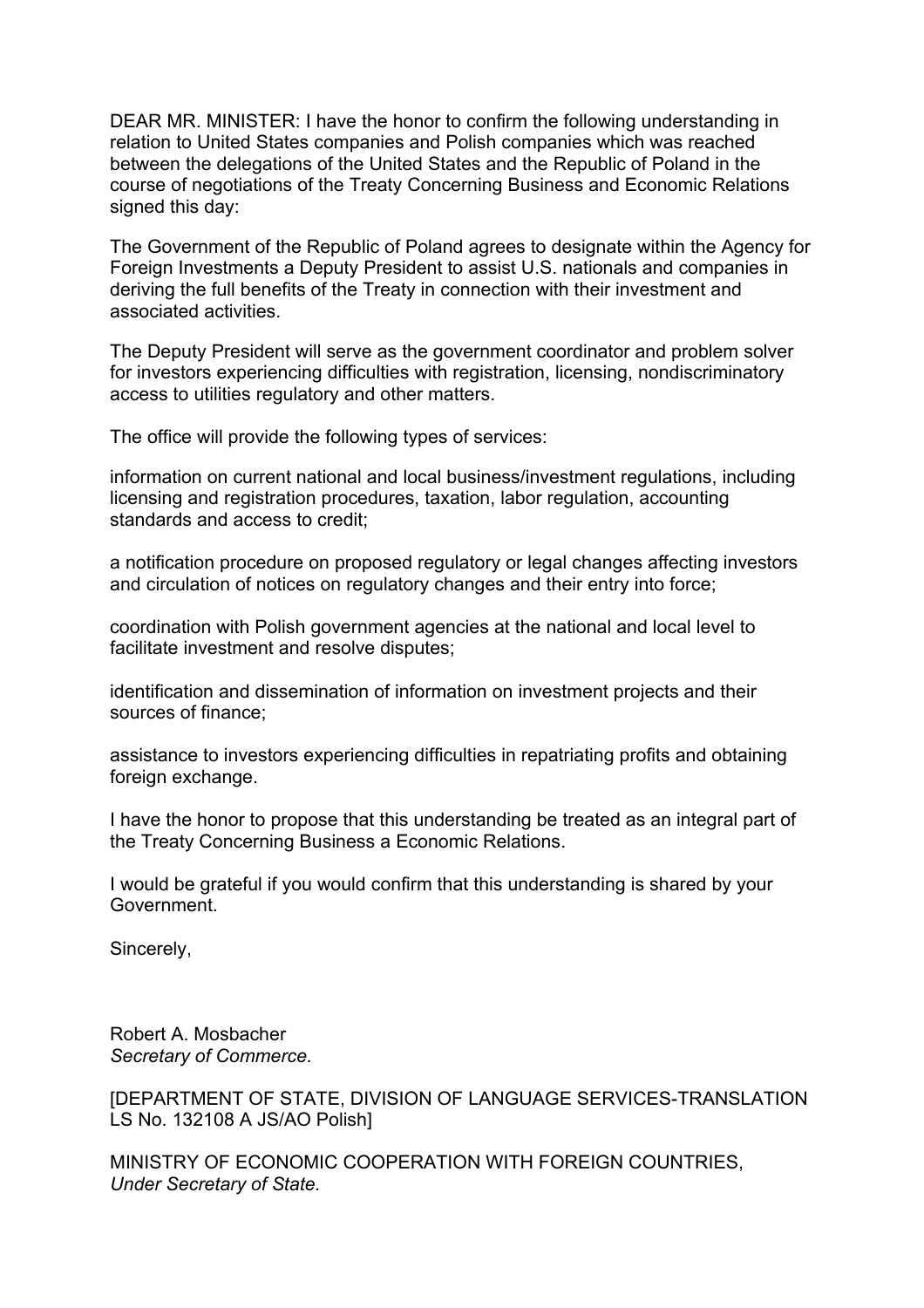## Hon. ROBERT A. MOSBACHER,

*Secretary of Commerce, US. Department of Commerce, Washington,* 

DEAR MR. SECRETARY: I have the honor to confirm the following understanding reached between the delegations of the Republic of Poland and the United States in the course of the negotiations of the Treaty Concerning Business and Economic Relations signed this day:

[The English translation of this letter agrees in all substantive respects with the text of Secretary Mosbacher's letter on assistance to investors.]

I have the honor to propose that this understanding be treated as an integral part of the Treaty Concerning Business and Economic Relations. I would be grateful if you would confirm that this understanding is shared by your Government.

Respectfully,

(S) D. LEDWOROWSKI.

WASHINGTON, March *21, 1990.* 

DEPARTMENT OF COMMERCE, *Washington DC, March 21, 1990.* 

Mr. DARIUSZ LEDWOROWSKI, *Under Secretary of State,* Ministry of Foreign Economic Relations, *Warsaw, Poland.* 

DEAR MR. MINISTER: I have the honor to confirm the following understanding in relation to United States companies and Polish companies providing tourism and travel-related services, which was reached between the delegations of the United States and the Republic of Poland in the course of negotiations of the Treaty Concerning Business and Economic Relations signed this day.

1. The Parties recognize the need to encourage and promote the growth of tourism and travel-related investment and trade between the United States of America and the Republic of Poland,

2. The Parties recognize the benefits to both economics of increased tourism and travel-related investment in and trade between their two territories.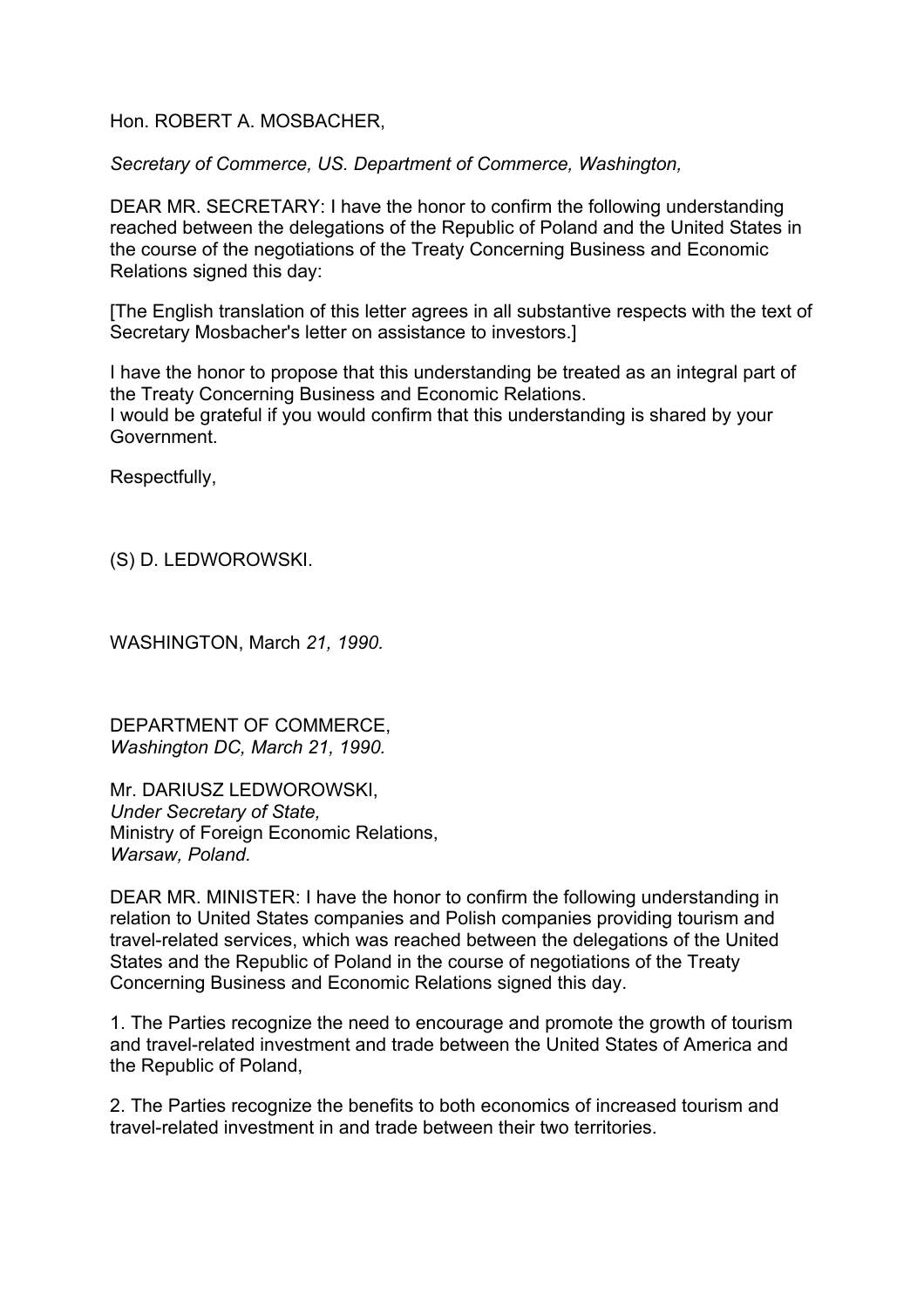3. Each Party shall ensure, within the scope of its legal authority, that any company owned, controlled or administered by that Party, or any joint venture therewith, which effectively controls a significant portion of supply of any travel or tourism services shall provide that service to the nationals and companies of the other Party on a fair and equitable basis.

In furtherance of the provisions of this letter, we take note of the Agreement between the Government of the United States of America and the Government of the Polish People's Republic on the Development and Facilitation of Tourism, signed on September 20, 1989.

Nothing in this understanding shall be construed to mean that tourism and travelrelated services shall not receive the benefits from the Treaty Concerning Business and Economic Relations as fully as other industries and sectors.

I have the honor to propose that this understanding be treated as an integral party of the Treaty Concerning Business and Economic Relations.

I would be grateful if you would confirm that this understanding is shared by your Government.

Sincerely,

ROBERT A. MOSBACHER, *Secretary of Commerce.* 

[DEPARTMENT OF STATE, DIVISION OF LANGUAGE SERVICES-TRANSLATION LS No. 132108 A JS/AO Polish]

MINISTRY OF ECONOMIC COOPERATION WITH FOREIGN COUNTRIES, *Under Secretary of State.* 

Hon. ROBERT A. MOSBACHER, Secretary of Commerce, U.S. Department of Commerce, Washington, D.C.

DEAR MR. SECRETARY: I have the honor to confirm the following understanding reached between the delegations of the Republic of Poland the United States in the course of the negotiations of the Treaty Concerning Business and Economic Relations signed this day.

[The English translation of this letter agrees in all substantive respects with the text of Secretary Mosbacher's letter on tourism.]

I have the honor to propose that this understanding be treated as an integral part of the Treaty Concerning Business and Economic Relations.

I would be grateful if you would confirm that this understanding is shared by your Government.